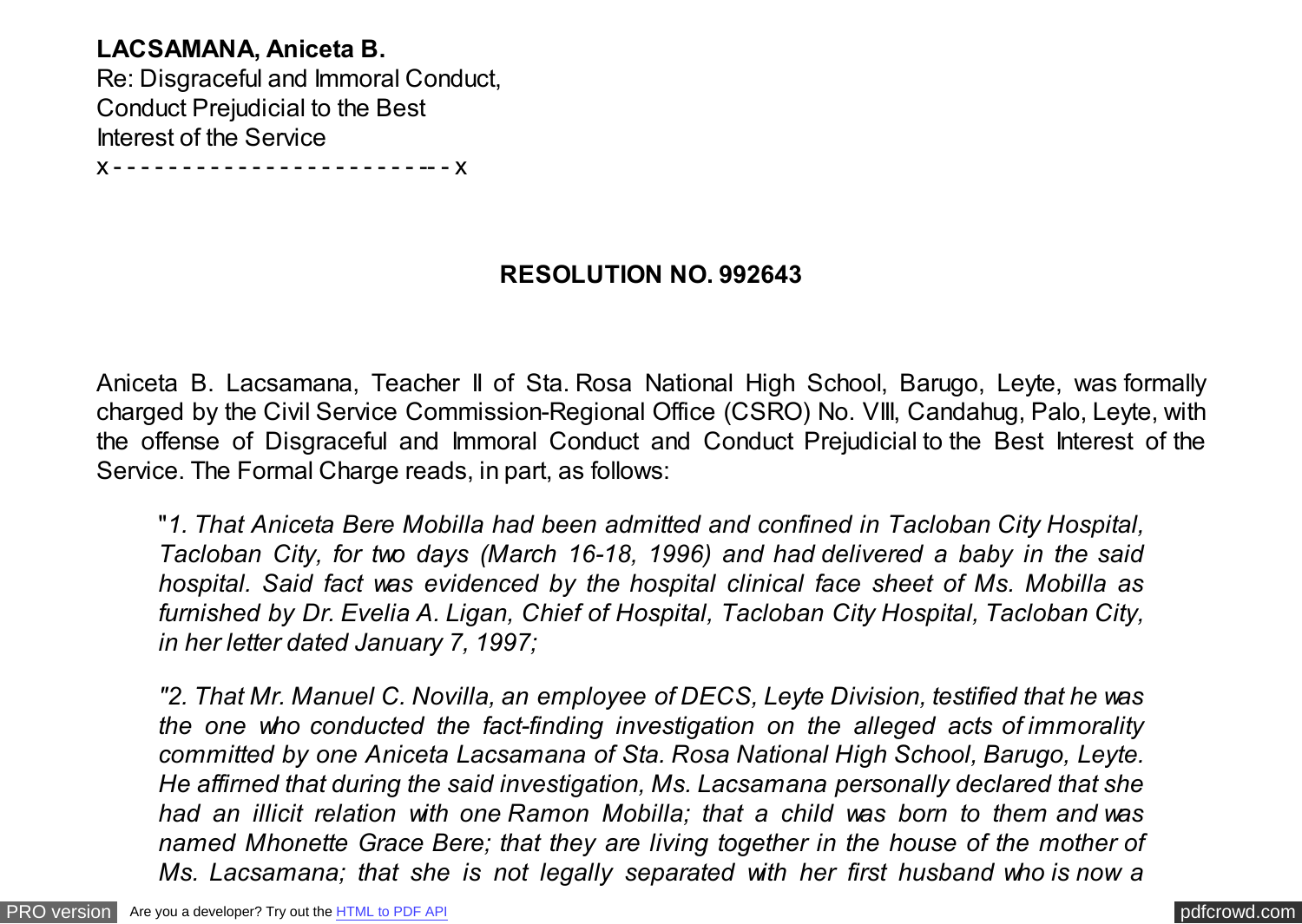*resident of the U.S.A.; that they (Ms. Lacsamana and Mr. Mobilla) started their illicit relation sometime in 1992;*

*"3. That Rev. Father Ricardo D. Mendoza, Parish Priest of St. Joseph Parish, Barugo, Leyte, submitted to this Office a Baptismal Certificate containing the following facts, thus:*

*Name of Child : MHONETTE GRACE BERE*

*Date of Birth : March 16, 1996*

*Place of Birth : Barugo, Leyte*

*Date of Baptism : May 19, 1996*

*Place of Baptism : St. Joseph Church Barugo, Leyte*

*Father : Ramon Mobilla*

*Mother : Aniceta Bere*

*"The foregoing facts and circumstances indicate that a prima facie case exists against Ms. Aniceta Lacsama for Disgraceful and Immoral Conduct and Conduct Prejudicial to the Best Interest of the Service."*

*x x x*

Records show that upon receipt of an anonymous complaint against the alleged acts of immorality of Lacsamana, the Department of Education Culture and Sports (DECS) in Palo, Leyte immediately conducted a fact-finding investigation to determine the veracity of the same. Finding that there is truth to the allegations, Catalina D. Daffon, Assistant Schools Division Superintendent indorsed the said letter,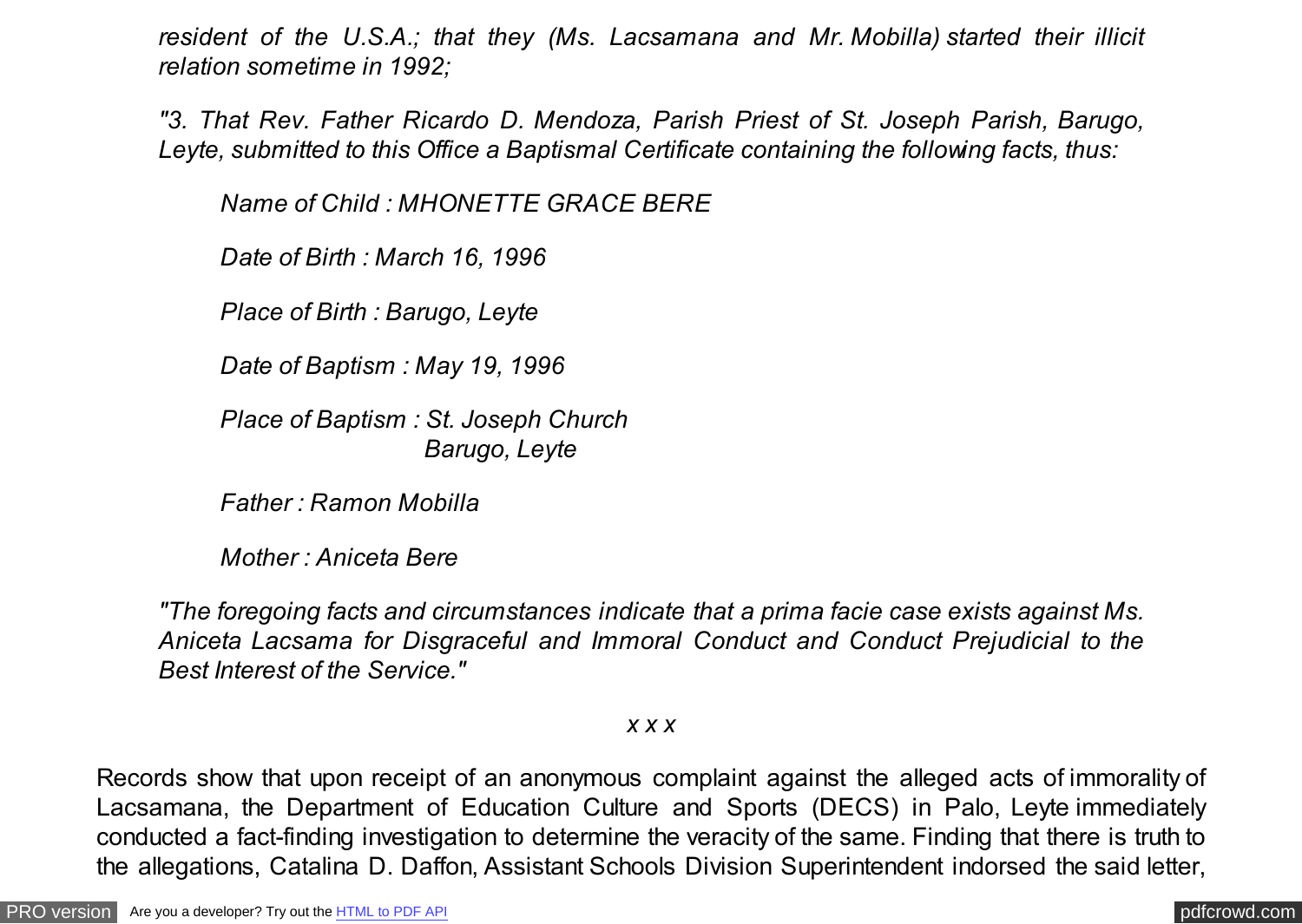together with the result of the fact-finding investigation made by DECS, to CSCRO No. VIII for its evaluation and resolution. The anonymous letter reads, as follows:

*"Kami an Parents Teachers Association nagkaurusa hin pagsurat ngan hi ha imo tungod hiton amon problema dida ha Sta. Rosa National High School, Barugo, Leyte kay diri kami naayon hiton eroestorya dida ha gawas hiton baryo tungod hin usa nga maestra nga may asawa nga aadto ha States, yana may-ada liwat asawa nga iba may anak nga babaye hadton Marso pag-anak ha City Hospital.*

*(We the Parents Teachers Association wrote you regarding a problem in Sta. Rosa National High School, Barugo, Leyte, relative to rumors circulating outside of our barrio, that one of the female married teachers, whose husband is in the United States has a live-in partner, with who she has a child, a baby girl born last March at City Hospital.)*

*An pakiana:*

## *(We pose the following inquiry.)*

*"1. Kay ano nga na nakakag maestra man ini hiya nga dapat modelo man ini hiya ha mga maestra ug estudyante. Duduha iton iya asawa, kasal ha una ngan may komunikasyon pa tapos iba iton kalungon. Di ba ito immoral kon pagbasihan an balaod kon diri aksiyonan? Salit amo nga nagreklamo kami para kamo ha baro.*

*(1. Why is it that she is allowed to continue teaching, when she should be a model to her co-teachers and students? She is living with another man, when she is still married to her first husband, with whom she still maintains communication. It is not considered an immoral act and contrary to existing rules and regulations on government service? When will said laws be implemented if it will not be acted upon? This is the reason why we filed this complaint, so you will come to know.*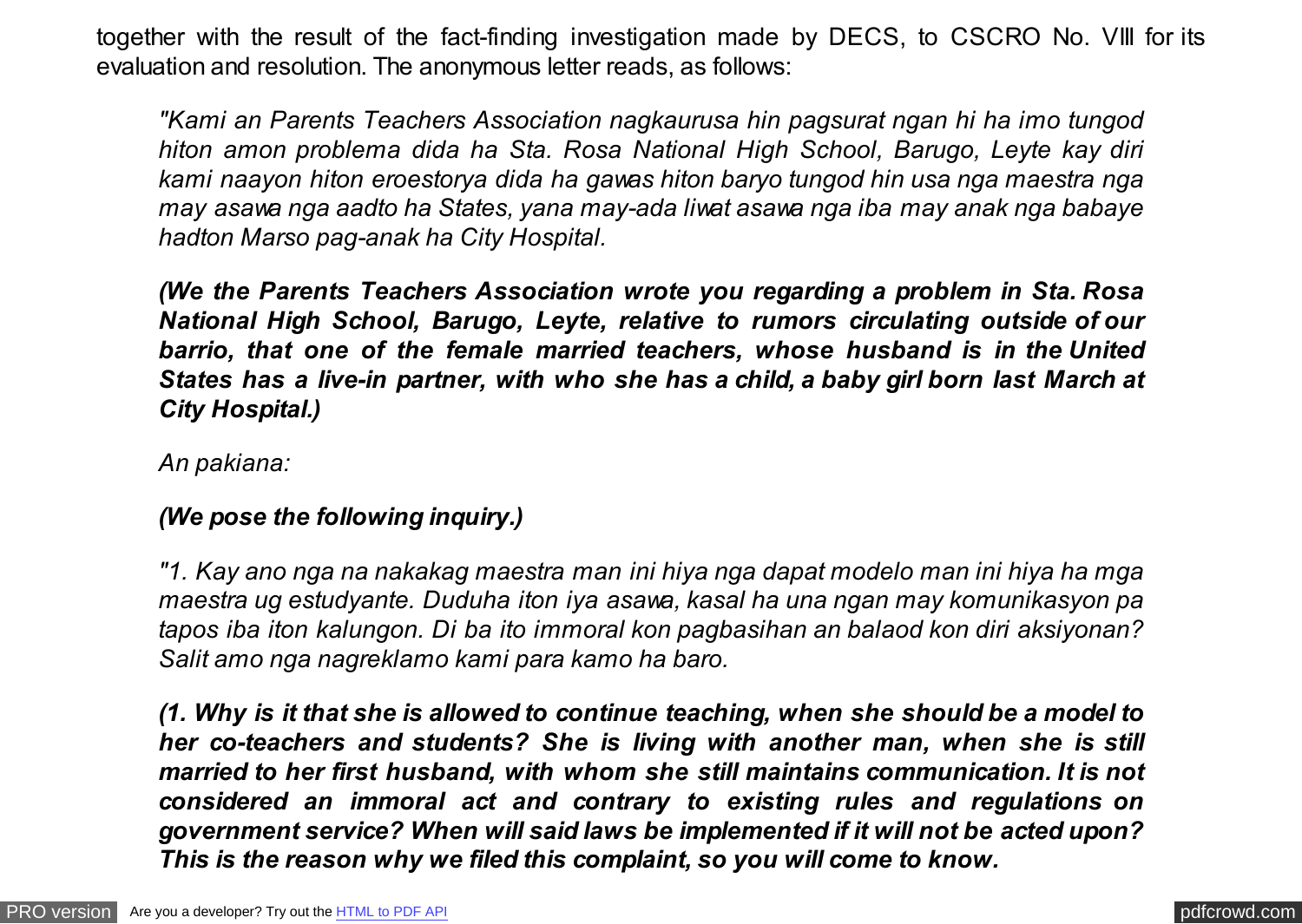*"2. Iton naato hin principal di ba ito insubordination?*

# *(2. It is not that the act of going against the Principal of the School considered Insubordination?)*

*"3. Ano iton maupay nga paagi basi ito ma transfer o matanggal kay waray na dignidad iton eskwelahan. Gusto namon nga kamo iton mag aksiyon kay kamo la iton tama nga agencia nga kakadtoan.*

*(3. What is the best way that we can do so that this teacher will be transferred or dismissed from the service because the dignity of our school has been affected. We want that it is your agency that will act on this complaint, as it is the appropriate one.)*

*"Iton ngaran hini amo hi Aniceta B. Lacsamana. Lacsamana an apelyedo han una nga asawa, Mobilla iton iya ikaduha.*

# *(The name of the teacher is Aniceta B. Lacsamana. The surname Lacsamana is that of her first husband while the surname of her second husband is Mobilla.)*

In the fact-finding investigation conducted by the CSCRO No. VIII, a *prima facie* case was found to exist against Lacsamana. Hence the Formal Charge.

In her Counter-Affidavit, Lacsamana alleged thus:

*"1. That I got married to Rio A. Lacsamana in civil and church ceremonies on 13 July 1981;*

*"2. That after two years of our marriage Rio Lacsamana left for Manila without my knowledge and consent;*

*"3. That from the time Rio A. Lacsamana left our conjugal home he never sent any letter to*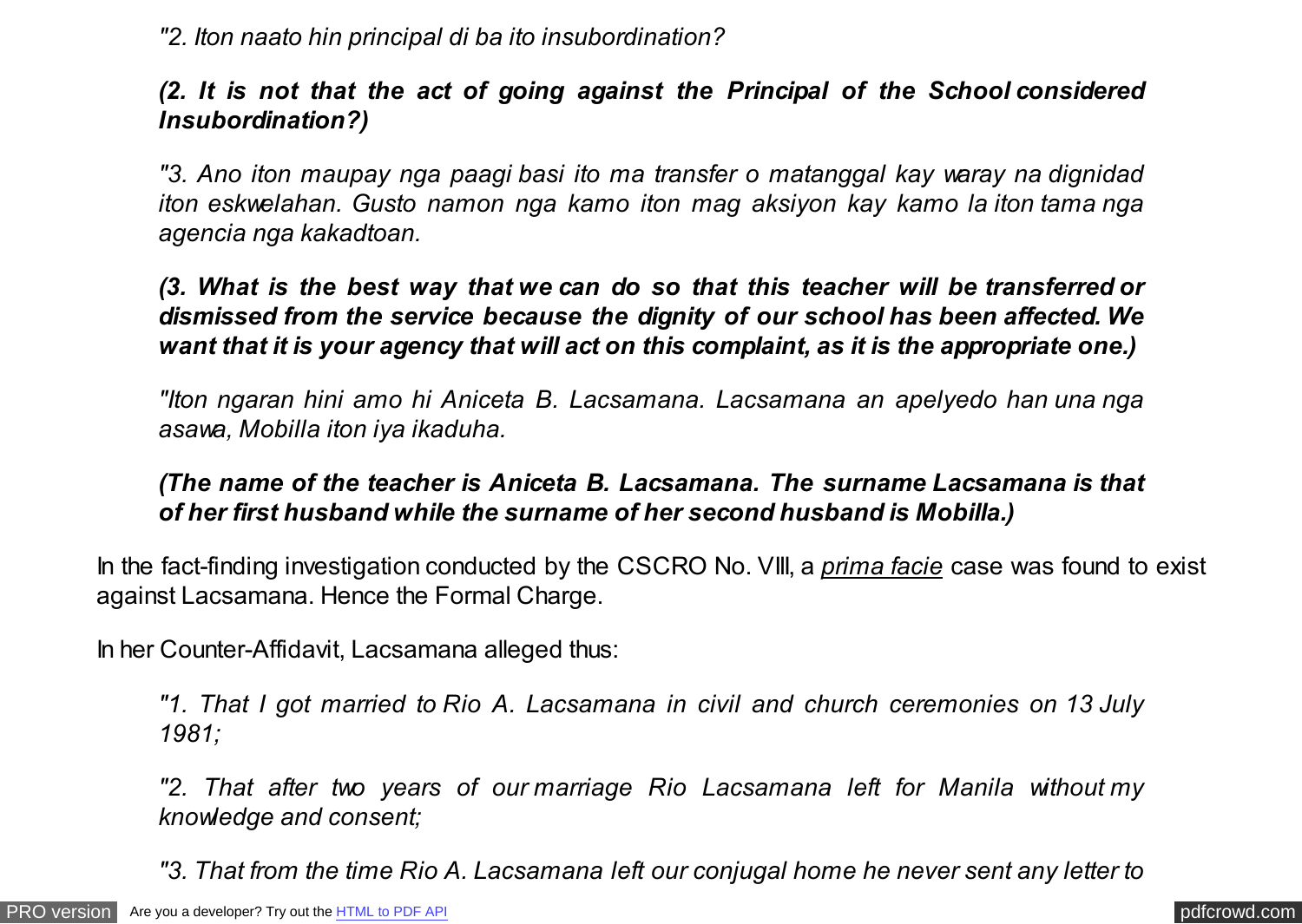*herein affiant, and that he never communicated with herein affiant for fourteen years;*

*"4. That on 1-20 April 1995, I went in Manila in the company of Susan Bacayo to inquire on the whereabouts of Rio Lacsamana and that we were there, I was informed by Rosemarie A. Gabriel and Oscar Velasco who are first and second-degree cousins, respectively, of my husband Rio A. Lacsamana and whom I met at BLISS, UP Diliman, Quezon City, and they informed me that my husband Rio A. Lacsamana had gone to Seattle, Washington in the United States of America where Rio A. Lacsamana died;*

*"5. That subsequently, I filed a petition with the Regional Trial Court of Leyte for the presumptive death of my husband Rio A. Lacsamana;*

*"6. That consequently, Brach 6 of the Leyte RTC rendered a decision dated 7 July 1997, machine copy of which is hereto attached as Annex "I" of this Counter Affidavit, declaring he (sic) presumptive death of Rio A. Lacsamana;*

*"7. That on 17 July 1997 I and Ramon Mobilla of Brgy. Sta. Rosa Barugo, Leyte were married before the Mayor of Barugo, Leyte, and hereto attached as Annex "2" is our marriage contract."*

Along with the foregoing counter-affidavit, Lacsamana submitted a copy of the Decision rendered by Judge Getulio M. Francisco, Presiding Judge of Branch 6- Regional Trial Court, Eight Judicial Region, Tacloban City, dated July 7, 1997, in the case docketed as Spl. Proc. Case No. 96-11-76 **(In Re Petition for Declaration of Presumptive Death of Rio Lacsamana, Aniceta Bere-Lacsamana, Petitioner),** which reads in part, as follows:

*"This is a petition based on Article 41 of the Family Code which is subject to summary hearing for purposes of allowing the present spouse to remarry.*

*"From the allegations in the petition and the testimony of petitioner, it is the finding of this Court that Rio Lacsamana and the Petitioner Aniceta Bere-Lacsamana were married on*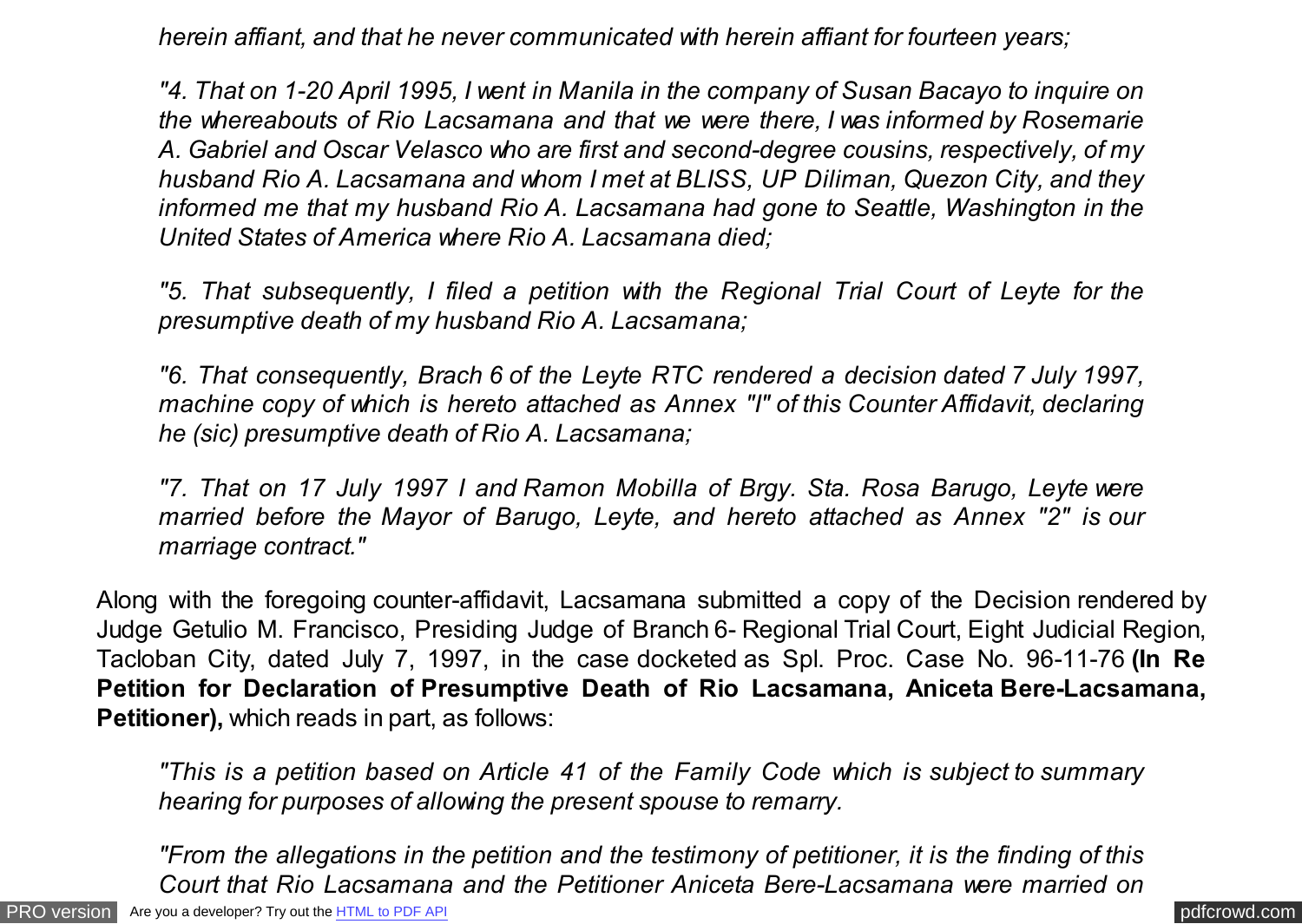*July 13, 1981 the marriage being solemnized by Mayor Tiu and the religious confirmation was made by Msgr. Estanislao Abarca. They stayed in Barugo, Leyte for about three years after their marriage. After about three years of living together Rio Lacsamana left the conjugal home for Manila without the knowledge of herein petitioner. The petitioner went to Manila and looked for her husband in different places specifically in his last known address but her husband was nowhere to be found. She inquired from the friends of her husband who could not tell her as to the whereabouts of Rio Lacsamana. The petitioner suffered the pains of being alone, abandoned by her husband without any valid reason at all. This situation lasted for fourteen (14) years and the petition, the present spouse entertained a well ground (sic) belief that her husband Rio Lacsamana is already dead, hence she filed this petition based on Article 41 of the Family Code.*

*"As gathered from the testimony of the petitioner, aside from her desire to protect (sic) her paraphernal property the petition would also legally define some painful uncertainties of her life and allow her to remarry should there be a possibility to do so. The period of fourteen (14) years without the husband to share with the petitioner in all her problems in the household is more than enough to allow the petitioner to look back her past which may be a lesson to her life and be allowed if God wills it to be (sic) given another chance to define her life as a wife and as a mother, if there is any opportunity.*

*"WHEREFORE, finding the petition to be well-taken, and based on Article 41 of the New Family Code, RIO LACSAMANA, husband of the herein petitioner is hereby declared presumptively dead.*

Article 41 of the Family code reads, as follows:

*"Article 41. A marriage contracted by any person during the subsistence of a previous marriage shall be null and void, unless before the celebration of the subsequent marriage,*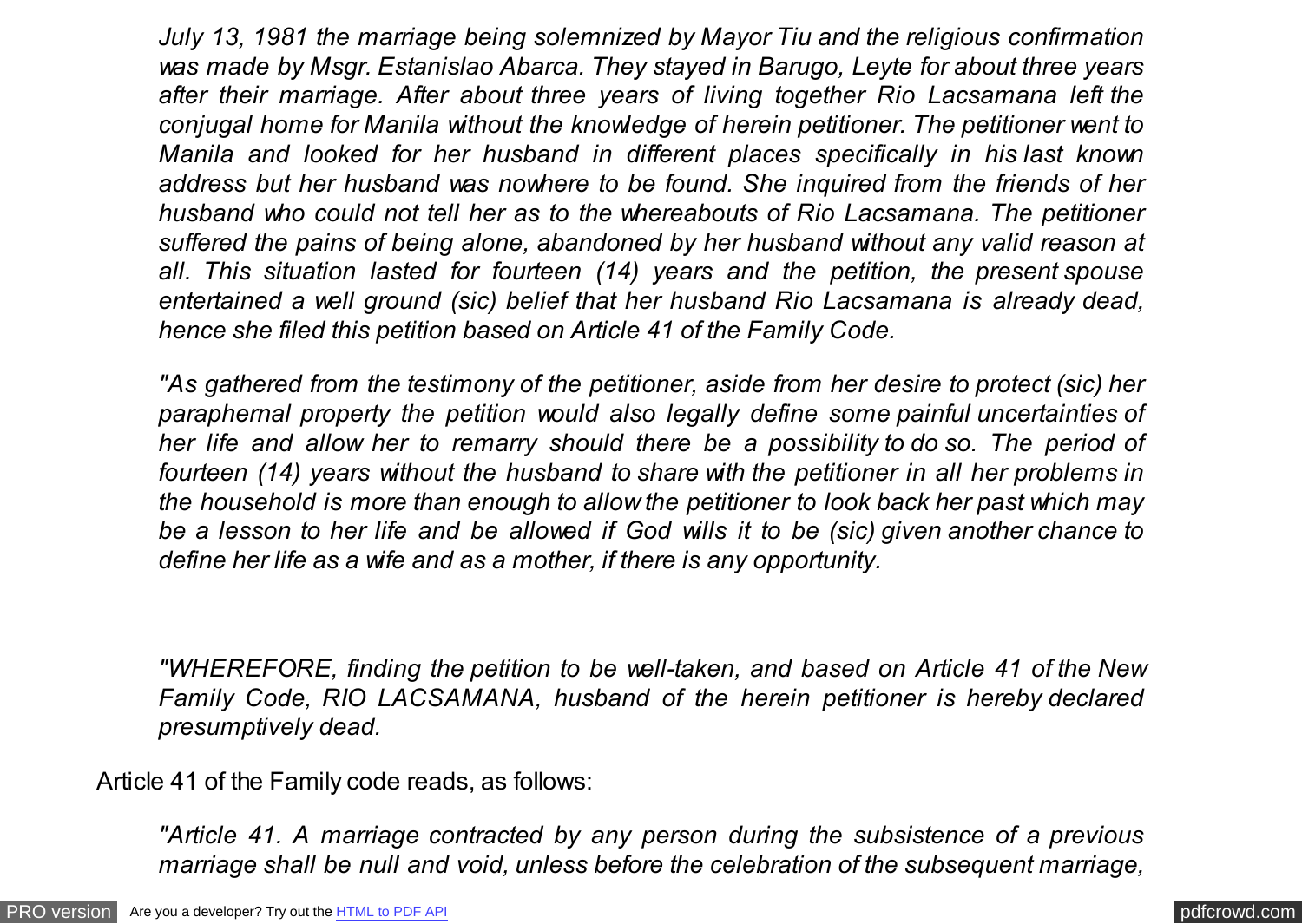*the prior spouse had been absent for four consecutive years and the spouse present had a well-founded belief that the absent spouse was already dead. In case of disappearance where there is danger of death under the circumstances set forth in the provisions of Article 391 of the Civil Code, an absence of only two years shall be sufficient.*

*"For purposes of contracting the subsequent marriage under the preceding paragraph, the spouse present must institute a summary proceeding as provided for in this Code for the declaration of the presumptive death of the absentee, without prejudice to the effect of reappearance of the absent spouse."*

During the pre-hearing conference, the prosecutor moved for the submission of the instant case for resolution. This is in view of the aforementioned Decision of the Regional Trial Court in favor of Lacsamana. Although Atty. Aurelio Mendoza, counsel for the respondent, concurred to said manifestation, he requested that he be given an opportunity to file a memorandum in behalf of herein respondent. The said Memorandum, states as follows:

#### x x x

## *"FACTS OF THE CASE*

*"Respondent Aniceta Lacsamana Mobilla and certain Rio Lacsamana from Luzon were married in civil and church ceremonies on 13 July 1981 in Barugo, Leyte.*

*"After two years of living together, Rio Lacsamana left their conjugal home for Manila without the knowledge of respondent Aniceta Lacsamana. The latter went to Manila searching for her husband in different places until she learned that her husband left for Seattle, Washington in USA where he allegedly died.*

*"That due to the long and continuous absence of Rio Lacsamana for 14 years, respondent filed a petition before the Regional Trial Court of Leyte for Declaration of Presumptive Death of Rio Lacsamana.*

[PRO version](http://pdfcrowd.com/customize/) Are you a developer? Try out th[e HTML to PDF API](http://pdfcrowd.com/html-to-pdf-api/?ref=pdf) [pdfcrowd.com](http://pdfcrowd.com)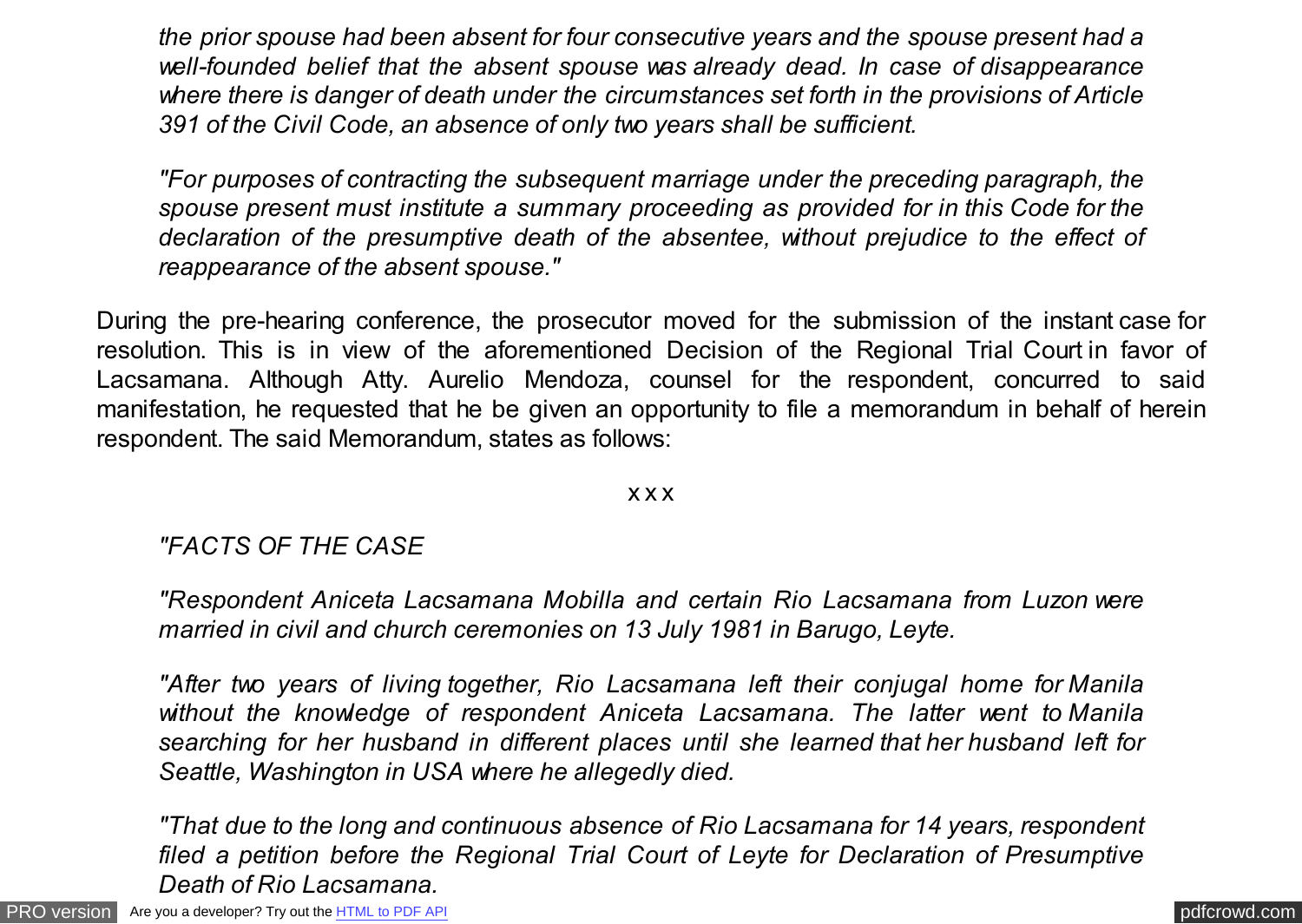*"Finding the petition to the sufficient in form and substance and after trial, the RTC of Leyte declared Rio Lacsamana presumptively dead pursuant to Article 41 of the New Family Code of the Philippines. On 17 July 1997 respondent and Ramon Mobilla were married before the Mayor of Barugo, Leyte as evidenced by a Marriage Contract extant in the records of the case. Four months before their marriage, a daughter by the name of Mhonette Grace Bere was born to said spouses.*

#### *x x x*

*"Respondent was a helpless and abandoned woman for 14 years by an irresponsible husband from Luzon. She suffered the excruciating pain of loneliness for being alone abandoned as she by her spouse without any valid reason whatsoever.*

*"The countervailing affidavit of Barangay Chairman Simeon Binay should be given due credence when he asserted unequivocally that he common-law relationship between respondent and Ramon Mobilla before their civil marriage on 17 July 1997 never scandalized the residents of Sta. Rosa, Barugo, Leyte. Lacsamana was not even known as the husband of respondent for he left his wife 14 years ago and has not been heard of.*

*"In fact, Rio Lacsamana was declared presumptively dead by the RTC of Leyte, thus, enabling respondent "to legally define some painful uncertainties of her life and allow her to remarry" (page 2, Decision, Spl. Proc. Case No. 96-11-76 found on records).*

*"As the court aptly stayed: "The period of 14 years without the husband to share with the petitioner all her problems in the household is more than enough to allow petitioner to look back her past which maybe a lesson to her life and be allowed if God wills is to be given another chance to define her life as a wife and as a mother, if there is any opportunity."*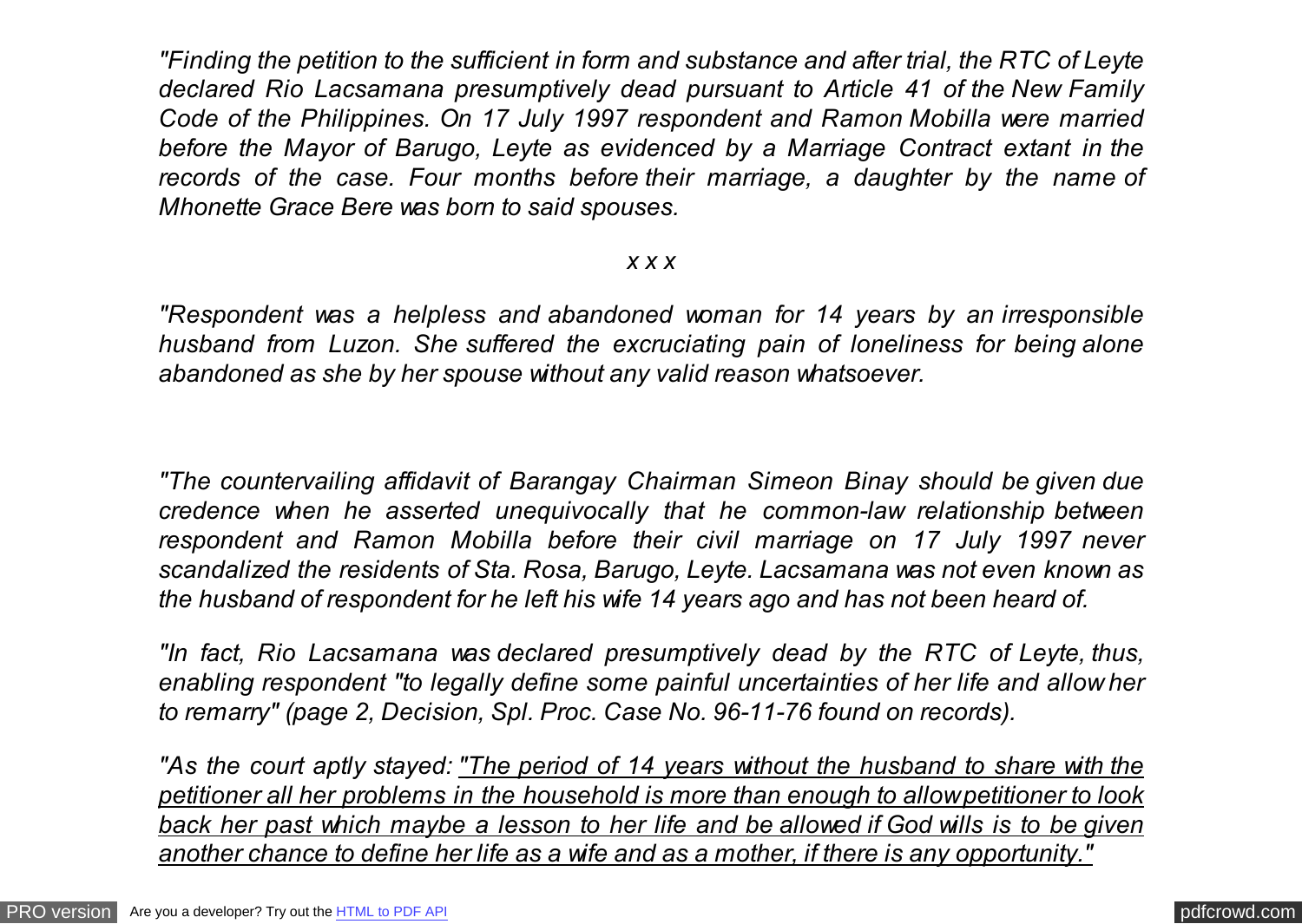*"Moreover, the conduct of respondent cannot be categorized as immoral because she acted in good faith with the firm belief that her husband is already dead as subsequently confirmed by the Regional Trial Court pursuant to Article 14 of the Family Code and in consonance with an earlier ruling of the Supreme Court in the case of Jones vs. Hortinguela (64 Phil. 179).*

*"The heart of the issue presented against respondent is her birth of a baby girl on March 18, 1996 at the Tacloban City Hospital.*

*"The law now recognizes and legitimizes a child conceived and born outside of wedlock upon subsequent marriage of their parents.*

*"Art. 178 of the Family Code provides: "Legitimation shall take place by a subsequent valid remarriage between parents."*

*and*

*"Art. 179 of the Family Code provides: "Legitimated children shall enjoy the same rights as legitimate children."*

*"But the law firmly strengthens the moral issues on the birth of the questioned child under Art. 180 of the Family Code when it provides that:*

## *"The effect of legitimation shall retroact to the time of the child's birth.*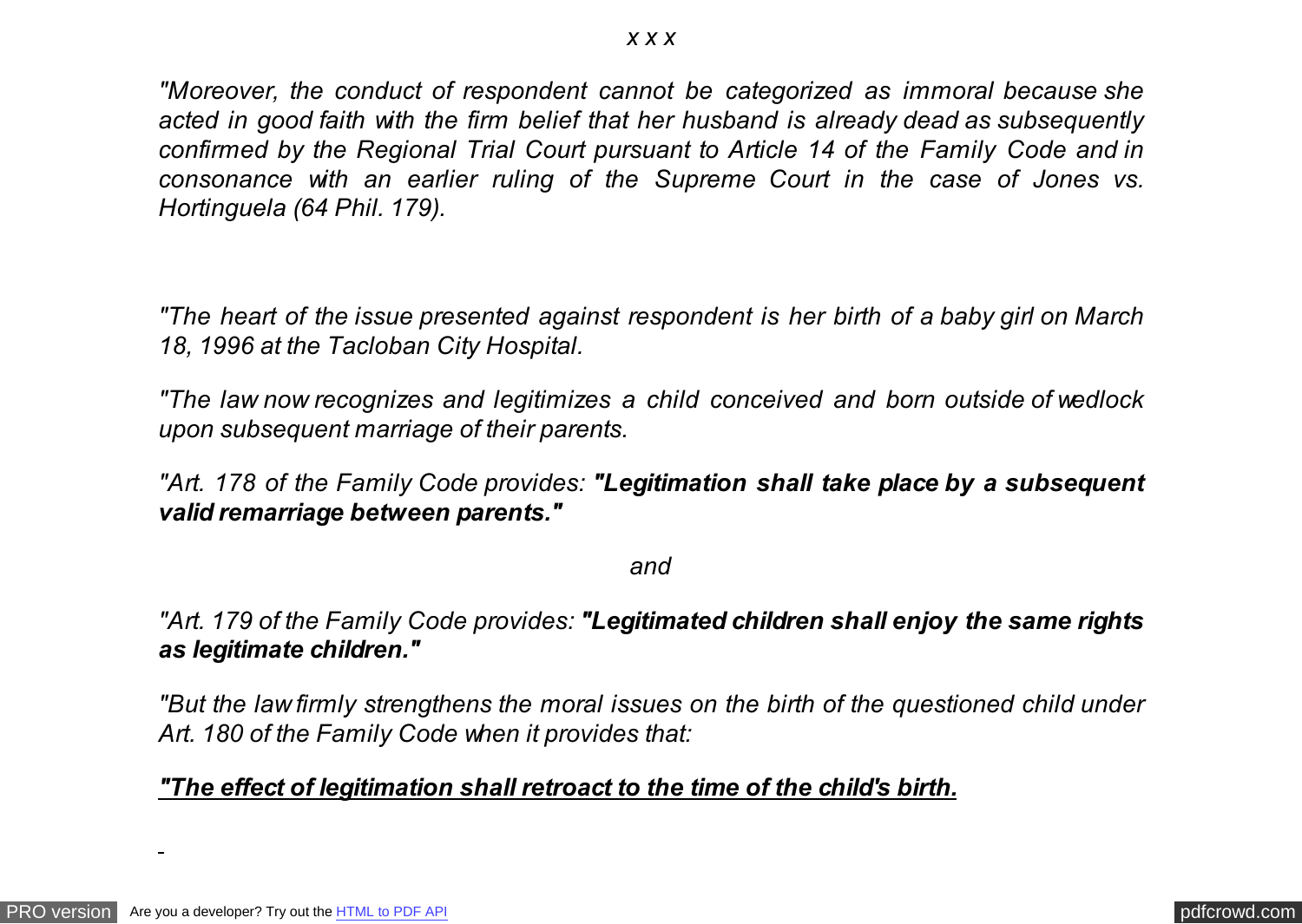*". . . For legal purposes, the child was born a legitimate child, a morally upright child and not a scandalous offspring.*

*"The marriage perforce of respondent to Ramon Mobilla erases any stigma of a fictional disgraceful act on the part of the parents including the birth of the child before marriage as provided by the Family Code.*

#### *x x x*

*"The more recent law (Family Code which took effect on August 4, 1988 erases immoral issues on a legitimated child due subsequent marriage of the parents . . .*

*"The present charge against respondent is based on Executive Order No. 292 issued in 1987.*

*"Clearly, the Family Code in point of time prevails, as said law provides in Title XII that all laws, decrees, executive orders, proclamation, rules and regulations as part thereof, inconsistent herewith are hereby REPEALED.*

During the conduct of the investigation, the prosecution presented, among others, the following documentary evidence:

1. Letter Complaint signed by "Parents Teachers Association"

2. Letter-Indorsement of Assistant Schools Division Superintendent Catalina G. Daffon of DECS, Division of Leyte dated October 8, 1996;

3. Report of Investigation conducted by Dr. Manuel C. Novilla and Ms. Gina P. Diloy, both of DECS, Division of Leyte dated August 6, 1996;

4. Letter of Dr. Evelia A. Ligan, Chief of Hospital, Tacloban City Hospital, Tacloban City to Director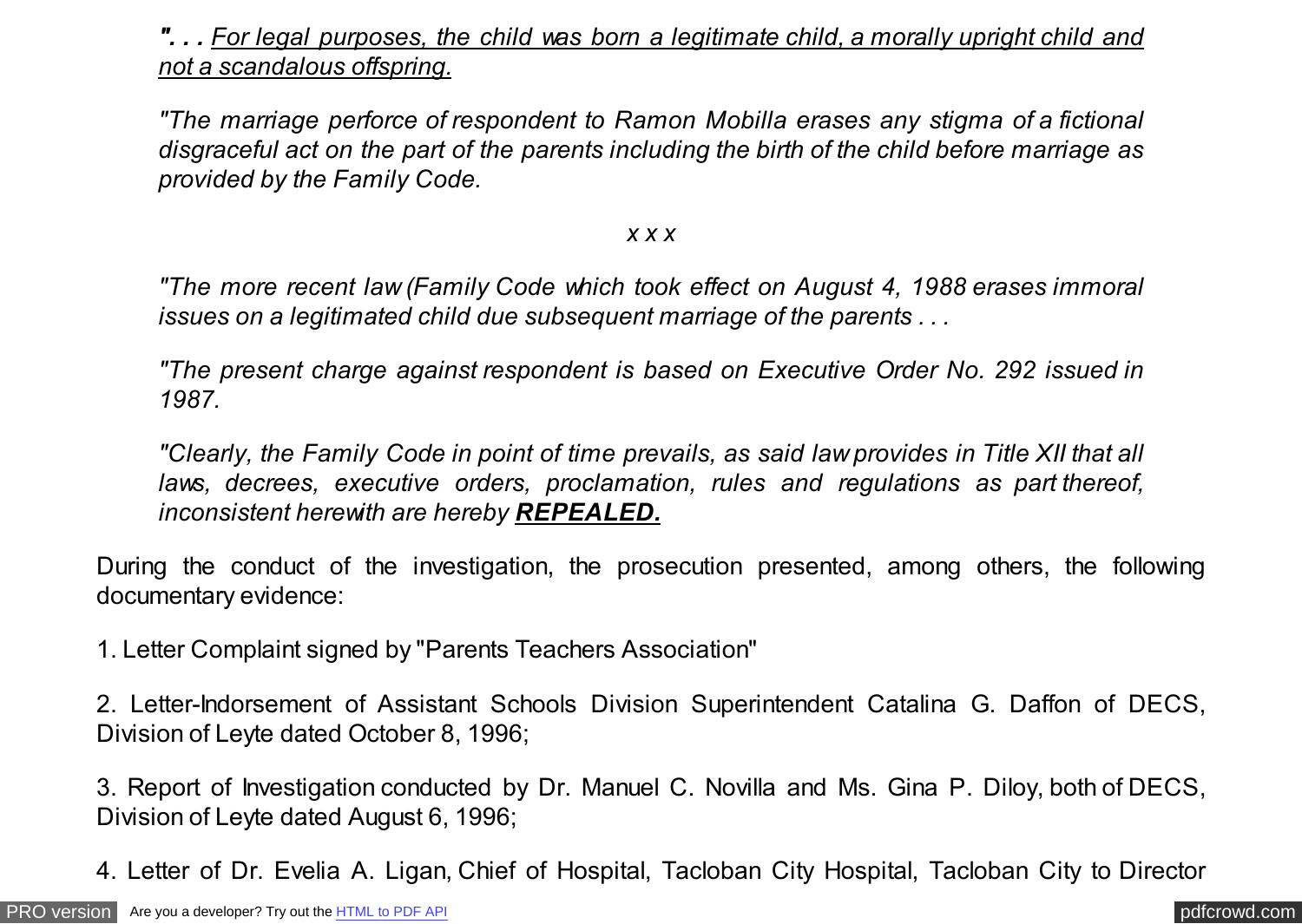Dalisay C. Sevilla dated January 7, 1997;

5. Certified Photocopy of Admission and Discharge Record of Ms. Aniceta Mobilla;

6. Baptismal Certificate of Mhonette Grace Bere issued by Rev. Fr. Ricardo D. Mendoza, Parish Priest of St. Joseph Church, Barugo, Leyte;

7. Affidavit of Manuel Novilla dated February 19, 1997; and

8. Personal Data Sheet of Ms. Aniceta B. Lacsamana dated June 24, 1996.

For her part, respondent Lacsamana submitted the following pieces of evidence:

1. Counter-Affidavit of Aniceta Lacsamana dated June 15, 1998;

2. Decision of Judge Getulio M. Francisco, Branch 6, Regional Trial Court in Special Proceedings Case No. 96-1176 promulgated on July 7, 1997;

- 3. Certificate of Marriage of Ramon Mobilla and Aniceta Bere celebrated on July 17, 1997;
- 4. Affidavit of Simeon Binay dated June 15, 1998; and

5. Affidavit of Susan Bacayo dated June 15, 1998.

The Commission has defined Disgraceful and Immoral Conduct as an act which violates the basic norm of decency, morality and decorum abhorred and condemned by the society. It is that conduct which is willful, flagrant or shameless, and which shows a moral indifference to the opinions of the good and respectable members of the community.

On the other hand, Conduct Prejudicial to the Best Interest of the Service pertains to an act which resulted to an undue prejudice to the best interest of the service and the continued perpetuation of which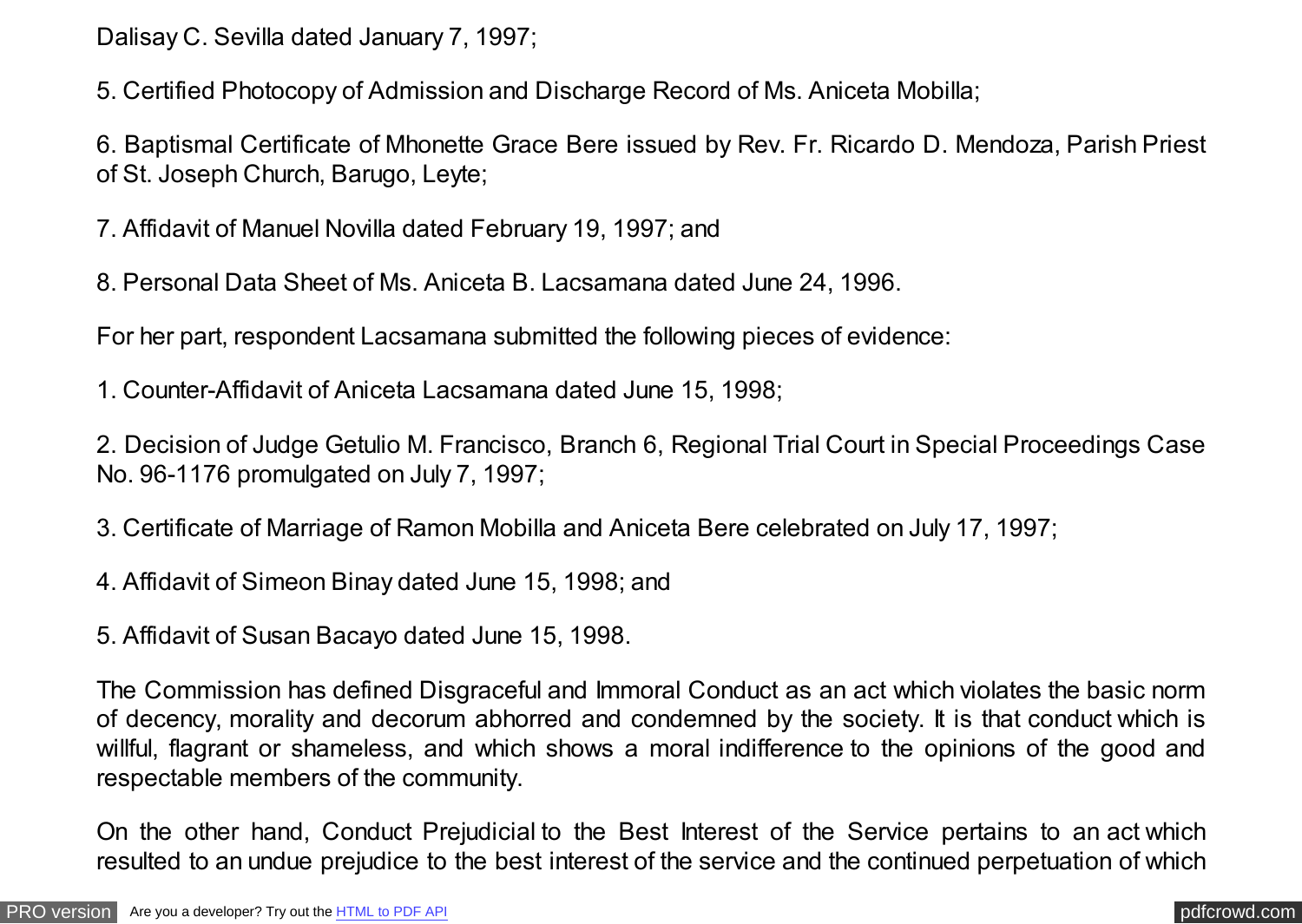would create disorder in the stability of the bureaucracy

The Family Code of the Philippines has described marriage "*as a special contract permanent union between a man and a woman entered into in accordance with the law for the establishment of conjugal and family life. It is the foundation of the family and an inviolable social institution whose nature, consequences, and incidents are governed by law and not subject to stipulation xxx."* Marriage creates a social status or relation between the contracting parties, in which not only they but the state as well are interested and involves a personal union of those participating in it of a character unknown to any other human relations. Indeed, marriage is not only sanctioned by codified laws and statutes but as well as those written only the hearts and conscience of the community. Thus, the act of having a child with a man other than the spouse, while there is still a validly existing union between and man and his wife, is an act which violates the basic norm of decency and morality.

The question now arises as to whether the act of the respondent of having a baby fathered by a man other than her husband, is constitutive of the offenses of Disgraceful and Immoral Conduct and Conduct Prejudicial to the Best Interest of the Service.

A close scrutiny of the records would show that although Lacsamana was married to her husband, Rio Lacsamana, on July 13, 1981, their physical union only lasted for a couple of years for the latter unilaterally decided to leave the conjugal dwelling and abandoned his responsibilities as a husband and a father to his young family . That for a period of fourteen (14) years, Lacsamana tried to locate the whereabouts of her husband. However, the same served futile, until such a time that she learned that her husband had allegedly died in the United States.

In the process of waiting for any news about her husband and fending for herself and her children, Lacsamana met another man. This relationship produced an offspring on March 16, 1996.

Nonetheless, it appears from the records that respondent did not intend to continue the relationship sans any legal color. Hence, a Petition for Declaration of the Presumptive Death of her husband (Rio Lacsamana) was filed before the Regional Trial Court (RTC) of Tacloban City, Branch 6-Eight (8<sup>th)</sup>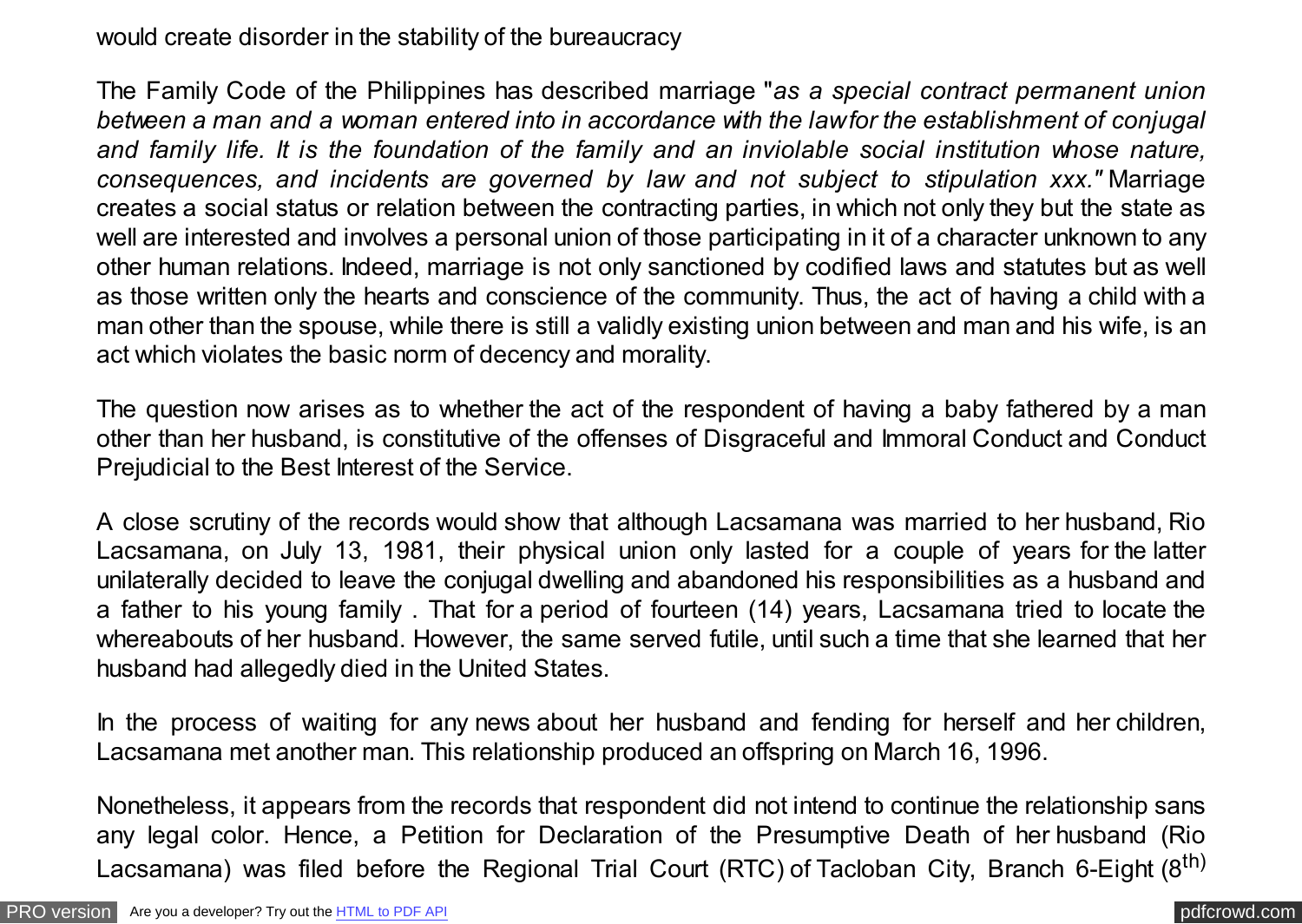Judicial Region, docketed as Special Proceedings Case No. 96-11-76. Eventually, the RTC decided in her favor and declared that Rio Lacsamana is presumptively dead. Having been vested the right to remarry, respondent married her paramour, Ramon Mobilla on July 17, 1997.

There is no question that being a part of the teaching profession, respondent carries with her the responsibility of not only teaching her wards but as well as living a decent and respectable life. From time immemorial, teachers have been placed in a pedestal and treated or preceived as role models in the community (though given a meager income). Thus, the commission of any misdemeanor would result in the condemnation/prosecution of the person concerned.

In the instant case, the Commission believes, however, that the respondent should be spared from any form of oppression caused by the birth of her child and her relationship with Mobilla.

Marriage is one of the basic civil rights of man, fundamental to his very existence and survival. Whether under the common law or civil law, upon marriage, the husband and the wife become one single moral, spiritual and social being, not only for the purpose of procreation but also for the purpose of mutual help and protection physically, morally and materially. Fourteen (14) years of abandonment by her husband is enough proof that Lacsamana was deprived of her right to enjoy her marital bliss and blessedness ordained in her marital vow. All she had is a life of anguish, both a father and mother to her young children and reared them single-handedly in the way responsible parents would do to their children.

Although the act of bearing a child outside a lawful marriage is frowned upon, respondent cannot be made to perpetually suffer the same when the incidents surrounding her case is not of her own doing. She did not abandon her duties and responsibilities as part of the union she forged with Rio Lacsamana. Instead, she was the one abandoned and left to look after herself. Further, she tried to rectify whatever wrong she had committed by removing all the legal impediments in her married life in accordance with law in order for her to be given a chance to finally enjoy the full benefits of marriage.

Having taken steps to correct whatever harm she had committed against the society, respondent is deemed to have observed the norms of conduct expected of her as a teacher and public servant.